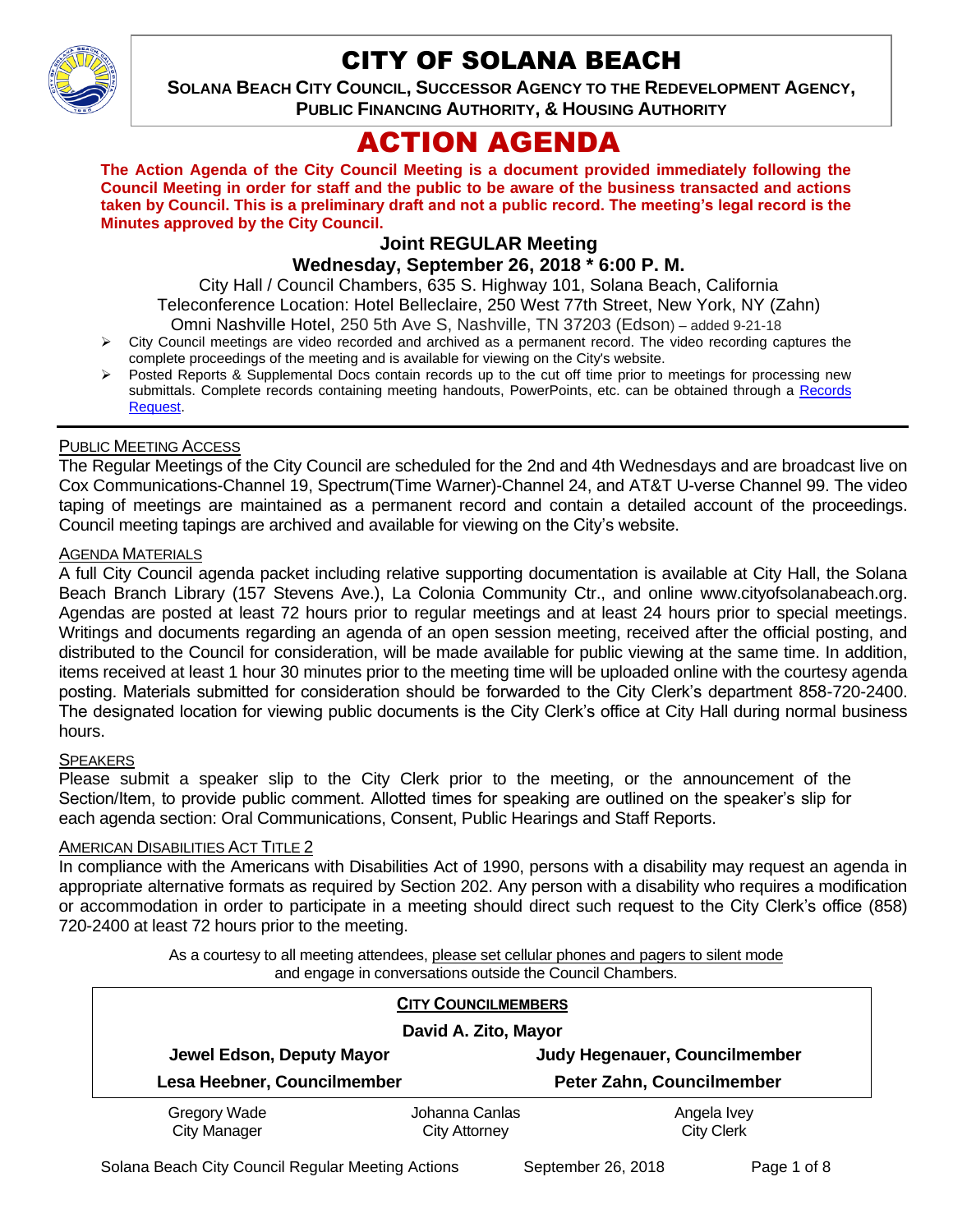#### SPEAKERS:

Please submit your speaker slip to the City Clerk prior to the meeting or the announcement of the Item. Allotted times for speaking are outlined on the speaker's slip for Oral Communications, Consent, Public Hearings and Staff Reports.

#### READING OF ORDINANCES AND RESOLUTIONS:

Pursuant to Solana Beach Municipal Code Section 2.04.460, at the time of introduction or adoption of an ordinance or adoption of a resolution, the same shall not be read in full unless after the reading of the title, further reading is requested by a member of the Council. If any Councilmember so requests, the ordinance or resolution shall be read in full. In the absence of such a request, this section shall constitute a waiver by the council of such reading.

## **CALL TO ORDER AND ROLL CALL:**

**CLOSED SESSION REPORT:** (when applicable)

## **FLAG SALUTE:**

# **APPROVAL OF AGENDA: COUNCIL ACTION: Approved 5/0**

### **PROCLAMATIONS/CERTIFICATES:** *Ceremonial*

*None at the posting of this agenda*

**PRESENTATIONS:** Ceremonial items that do not contain in-depth discussion and no action/direction. *None at the posting of this agenda*

## **ORAL COMMUNICATIONS:**

This portion of the agenda provides an opportunity for members of the public to address the City Council on items relating to City business and not appearing on today's agenda by submitting a speaker slip (located on the back table) to the City Clerk. Comments relating to items on this evening's agenda are taken at the time the items are heard. Pursuant to the Brown Act, no action shall be taken by the City Council on public comment items. Council may refer items to the City Manager for placement on a future agenda. The maximum time allotted for each presentation is THREE MINUTES (SBMC 2.04.190). Please be aware of the timer light on the Council Dais.

## **COUNCIL COMMUNITY ANNOUNCEMENTS / COMMENTARY:**

*An opportunity for City Council to make brief announcements or report on their activities. These items are not agendized for official City business with no action or substantive discussion.* 

## **A. CONSENT CALENDAR:** (Action Items) (A.1. – A.5.)

Items listed on the Consent Calendar are to be acted in a single action of the City Council unless pulled for discussion. Any member of the public may address the City Council on an item of concern by submitting to the City Clerk a speaker slip (located on the back table) before the Consent Calendar is addressed. Those items removed from the Consent Calendar by a member of the Council will be trailed to the end of the agenda, while Consent Calendar items removed by the public will be discussed immediately after approval of the Consent Calendar.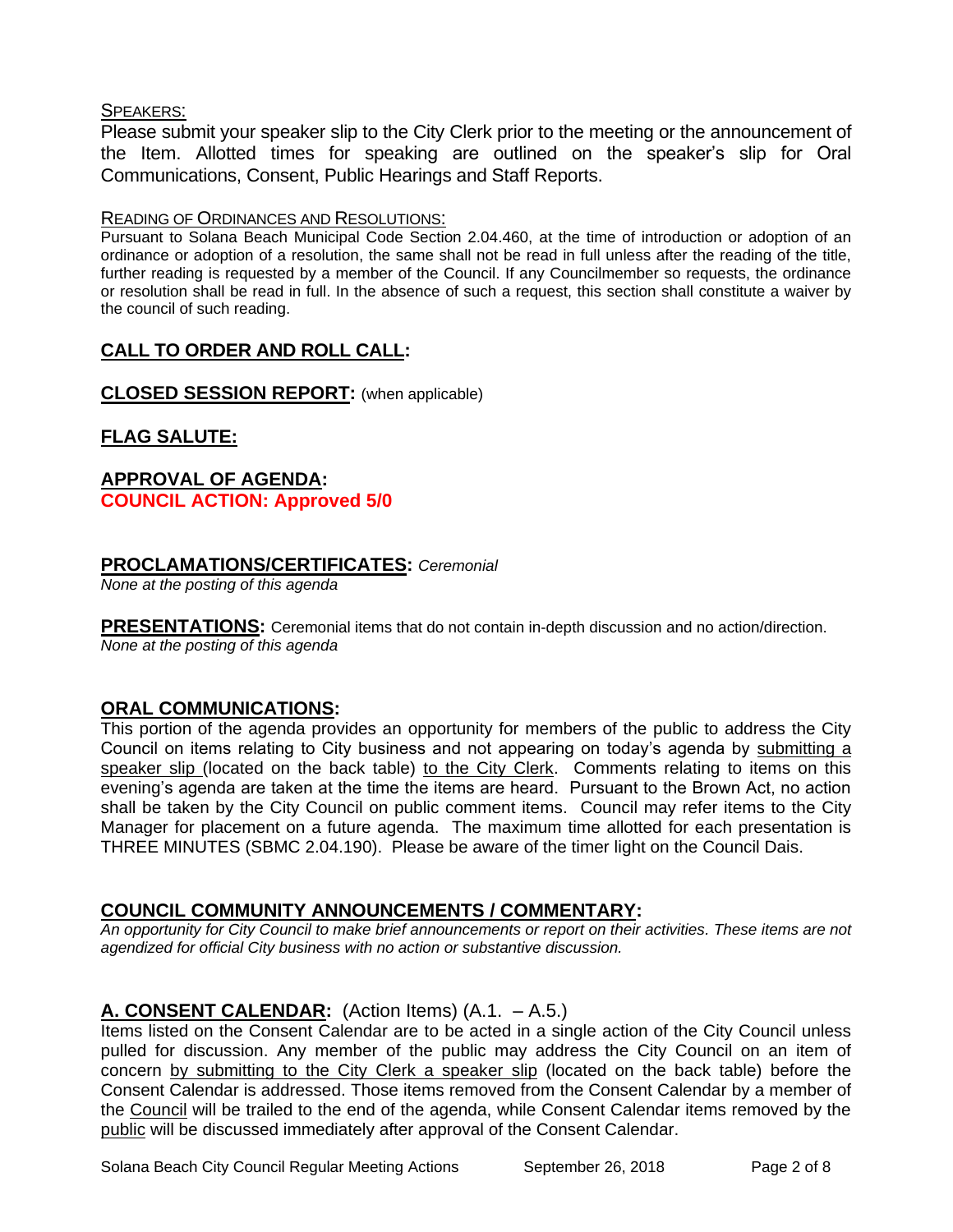## **A.1. Register Of Demands.** (File 0300-30)

Recommendation: That the City Council

1. Ratify the list of demands for August 18 – September 7, 2018.

[Item A.1. Report \(click here\)](https://solanabeach.govoffice3.com/vertical/Sites/%7B840804C2-F869-4904-9AE3-720581350CE7%7D/uploads/Item_A.1._Report_(click_here)_-_09-26-18.PDF) 

*Posted Reports & Supplemental Docs contain records up to the cut off time, prior to the start of the meeting, for processing new submittals. The final official record containing handouts, PowerPoints, etc. can be obtained through a Records Request to the City Clerk's Office.* **COUNCIL ACTION: Approved 5/0**

## **A.2. General Fund Adopted Budget for Fiscal Year 2018-2019 Changes.** (File 0330-30)

Recommendation: That the City Council

1. Receive the report listing changes made to the Fiscal Year 2017-2018 General Fund Adopted Budget.

#### [Item A.2. Report \(click here\)](https://solanabeach.govoffice3.com/vertical/Sites/%7B840804C2-F869-4904-9AE3-720581350CE7%7D/uploads/Item_A.2._Report_(click_here)_-_09-26-18.PDF)

*Posted Reports & Supplemental Docs contain records up to the cut off time, prior to the start of the meeting, for processing new submittals. The final official record containing handouts, PowerPoints, etc. can be obtained through a Records Request to the City Clerk's Office.* **COUNCIL ACTION: Approved 5/0**

### **A.3. Regional Wireless Emergency Alert System.** (File 0240-60)

Recommendation: That the City Council

#### 1. Adopt **Resolution 2018-127**:

- a. Approving the Wireless Emergency Alert Memorandum of Agreement between the County of San Diego and the City of Solana Beach; and
- b. Authorizing the City Manager to execute the Memorandum of Agreement on behalf of the City of Solana Beach.

#### [Item A.3. Report \(click here\)](https://solanabeach.govoffice3.com/vertical/Sites/%7B840804C2-F869-4904-9AE3-720581350CE7%7D/uploads/Item_A.3._Report_(click_here)_-_09-26-18.PDF)

*Posted Reports & Supplemental Docs contain records up to the cut off time, prior to the start of the meeting, for processing new submittals. The final official record containing handouts, PowerPoints, etc. can be obtained through a Records Request to the City Clerk's Office.* **COUNCIL ACTION: Approved 5/0**

### **A.4. 234 S. Rios Sewer Main Construction.** (File 1040-60)

Recommendation: That the City Council

1. Adopt **Resolution 2018-125** authorizing the City Manager to execute an agreement on behalf of the City with the owners of 234 South Rios Avenue for a sewer main construction reimbursement agreement.

[Item A.4. Report \(click here\)](https://solanabeach.govoffice3.com/vertical/Sites/%7B840804C2-F869-4904-9AE3-720581350CE7%7D/uploads/Item_A.4._Report_(click_here)_-_09-26-18.PDF) 

*Posted Reports & Supplemental Docs contain records up to the cut off time, prior to the start of the meeting, for processing new submittals. The final official record containing handouts, PowerPoints, etc. can be obtained through a Records Request to the City Clerk's Office.* **COUNCIL ACTION: Approved 5/0**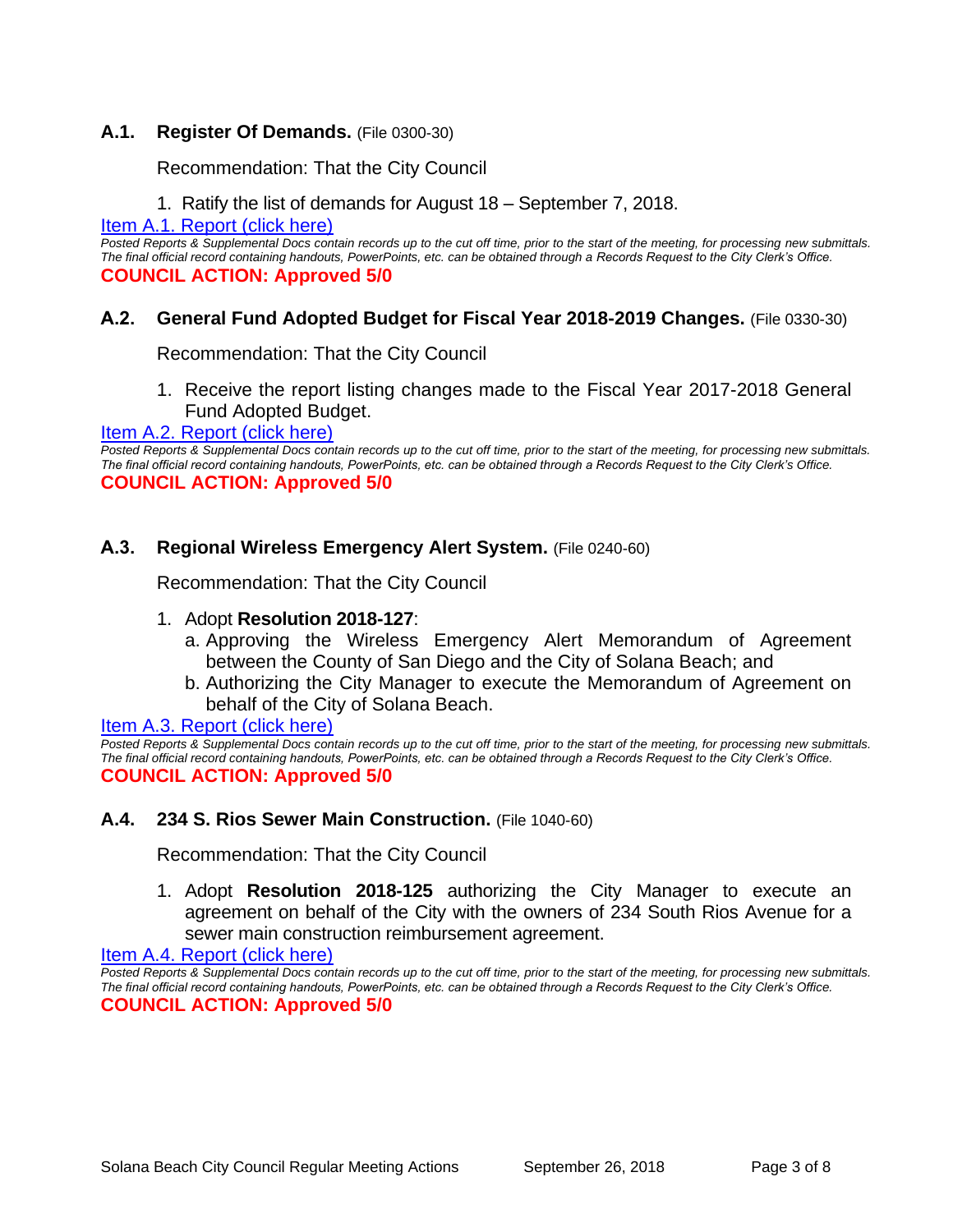## **A.5. Engineering/Public Works Replacement Tractor.** (File 0370-26, 0380-60)

Recommendation: That the City Council

### 1. Adopt **Resolution 2018-121**:

- a. Approving the purchase of a 2018 Kubota Tractor for \$48,546.
- b. Authorizing an appropriation of \$48,546 from the Asset Replacement Reserve Fund into the Asset Replacement Public Works Vehicle Expenditure account.
- c. Authorizing the City Treasurer to amend the FY 2017-2018 Adopted Budget accordingly.

#### Item A.5. Report (click here)

*Posted Reports & Supplemental Docs contain records up to the cut off time, prior to the start of the meeting, for processing new submittals. The final official record containing handouts, PowerPoints, etc. can be obtained through a Records Request to the City Clerk's Office.*

# **COUNCIL ACTION: Approved 5/0**

## **C. STAFF REPORTS**: (C.1.)

*Submit speaker slips to the City Clerk.*

## **C.1. Lomas Santa Fe Corridor Improvement Project Clarification.** (File 0820-15)

Recommendation: That the City Council

1. Adopt **Resolution 2018-129** providing clarification and direction on the study of a potential roundabout at the intersection of Lomas Santa Fe Drive and Highland Drive as part of the Lomas Santa Fe Corridor Improvement Project.

[Item C.1. Report \(click here\)](https://solanabeach.govoffice3.com/vertical/Sites/%7B840804C2-F869-4904-9AE3-720581350CE7%7D/uploads/Item_C.1._Report_(click_here)_-_09-26-18.PDF) 

[Item C.1. Supplemental Docs \(Updated 9-26](https://solanabeach.govoffice3.com/vertical/Sites/%7B840804C2-F869-4904-9AE3-720581350CE7%7D/uploads/C.1._Supplemental_Docs_(updated_9-26_at_145pm).pdf) at 2:45pm)

*Posted Reports & Supplemental Docs contain records up to the cut off time, prior to the start of the meeting, for processing new submittals. The final official record containing handouts, PowerPoints, etc. can be obtained through a Records Request to the City Clerk's Office* **COUNCIL ACTION: Approved 5/0 amending the resolution to eliminate all roundabouts, preserve 4 lanes of travel, and remove number 3. and 4.**

### **B. PUBLIC HEARINGS:** (B.1. - B.2)

This portion of the agenda provides citizens an opportunity to express their views on a specific issue as required by law after proper noticing by submitting a speaker slip (located on the back table) to the City Clerk. After considering all of the evidence, including written materials and oral testimony, the City Council must make a decision supported by findings and the findings must be supported by substantial evidence in the record. An applicant or designee for a private development/business project, for which the public hearing is being held, is allotted a total of fifteen minutes to speak, as per SBMC 2.04.210. A portion of the fifteen minutes may be saved to respond to those who speak in opposition. All other speakers have three minutes each. Please be aware of the timer light on the Council Dais.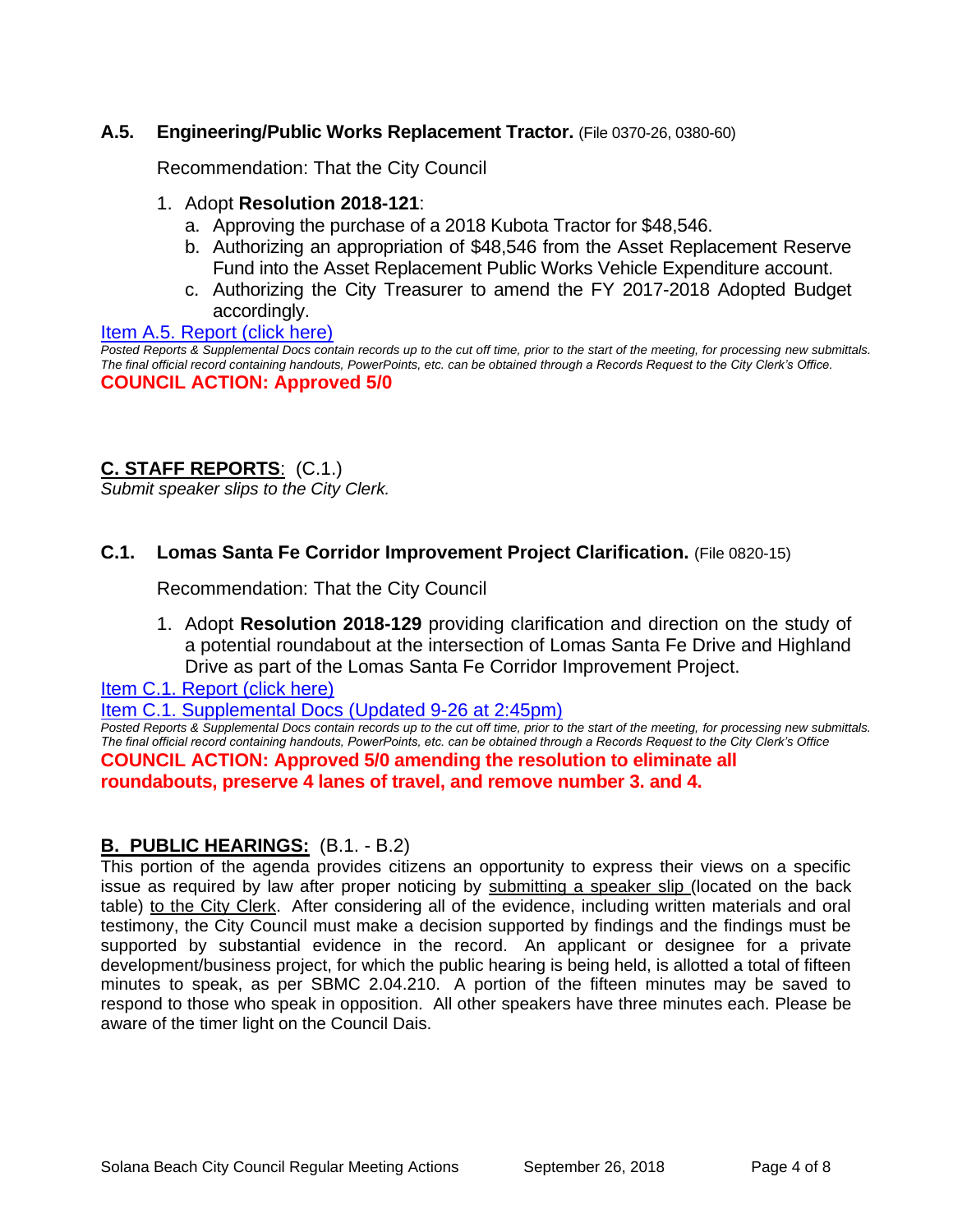## **B.1. Public Hearing: Partial Street Vacation at 982 Avocado Place.** (File 0820-73)

Staff recommends that the City Council:

- 1. Conduct the Public Hearing: Open the Public Hearing, Report Council Disclosures, Receive Public Testimony, and Close the Public Hearing.
- 2. Consider adoption of **Resolution 2018-119**:
	- a. Approving that the portion of the public street right-of-way described and shown on Exhibits A and B of Resolution 2018-119 shall be vacated.
	- b. Authorizing the City Clerk to certify a copy of this resolution and have it recorded at the County of San Diego Recorder in accordance with Section 8325 of the Streets and Highway Code.

[Item B.1. Report \(click here\)](https://solanabeach.govoffice3.com/vertical/Sites/%7B840804C2-F869-4904-9AE3-720581350CE7%7D/uploads/Item_B.1._Report_(click_here)_-_09-26-18.PDF) 

*Posted Reports & Supplemental Docs contain records up to the cut off time, prior to the start of the meeting, for processing new submittals. The final official record containing handouts, PowerPoints, etc. can be obtained through a Records Request to the City Clerk's Office.* **COUNCIL ACTION: Approved 5/0 to close the public hearing. COUNCIL ACTION: Approved 5/0**

## **B.2. Public Hearing: 301 W. Cliff Street, Applicant: Meineke, Case 17-17-10.** (File 0600-40)

The proposed project meets the minimum zoning requirements under the SBMC, may be found to be consistent with the General Plan and may be found, as conditioned, to meet the discretionary findings required as discussed in this report to approve a DRP. Therefore, Staff recommends that the City Council:

- 1. Conduct the Public Hearing: Open the Public Hearing, Report Council Disclosures, Receive Public Testimony, and Close the Public Hearing.
- 2. Find the project exempt from the California Environmental Quality Act pursuant to Section 15303 of the State CEQA Guidelines; and
- 3. If the City Council makes the requisite findings and approves the project, adopt **Resolution 2018-124** conditionally approving a Development Review Permit (DRP) and an Structure Development Permit (SDP) to construct a replacement two-story, single-family residence with an attached garage and subterranean basement level, and perform associated site improvements 301 W. Cliff Street, Solana Beach.

### [Item B.2. Report \(click here\)](https://solanabeach.govoffice3.com/vertical/Sites/%7B840804C2-F869-4904-9AE3-720581350CE7%7D/uploads/Item_B.2._Report_(click_here)_-_09-26-18-R_(Reduced).pdf)

[B.2. Supplemental Docs \(Updated 9-25 at 1pm\)](https://solanabeach.govoffice3.com/vertical/Sites/%7B840804C2-F869-4904-9AE3-720581350CE7%7D/uploads/B.2._Supplemental_Docs_(Updated_9-25_at_1245pm).pdf)

*Posted Reports & Supplemental Docs contain records up to the cut off time, prior to the start of the meeting, for processing new submittals. The final official record containing handouts, PowerPoints, etc. can be obtained through a Records Request to the City Clerk's Office.* **COUNCIL ACTION: Approved 5/0 to close the public hearing. COUNCIL ACTION: Approved 5/0**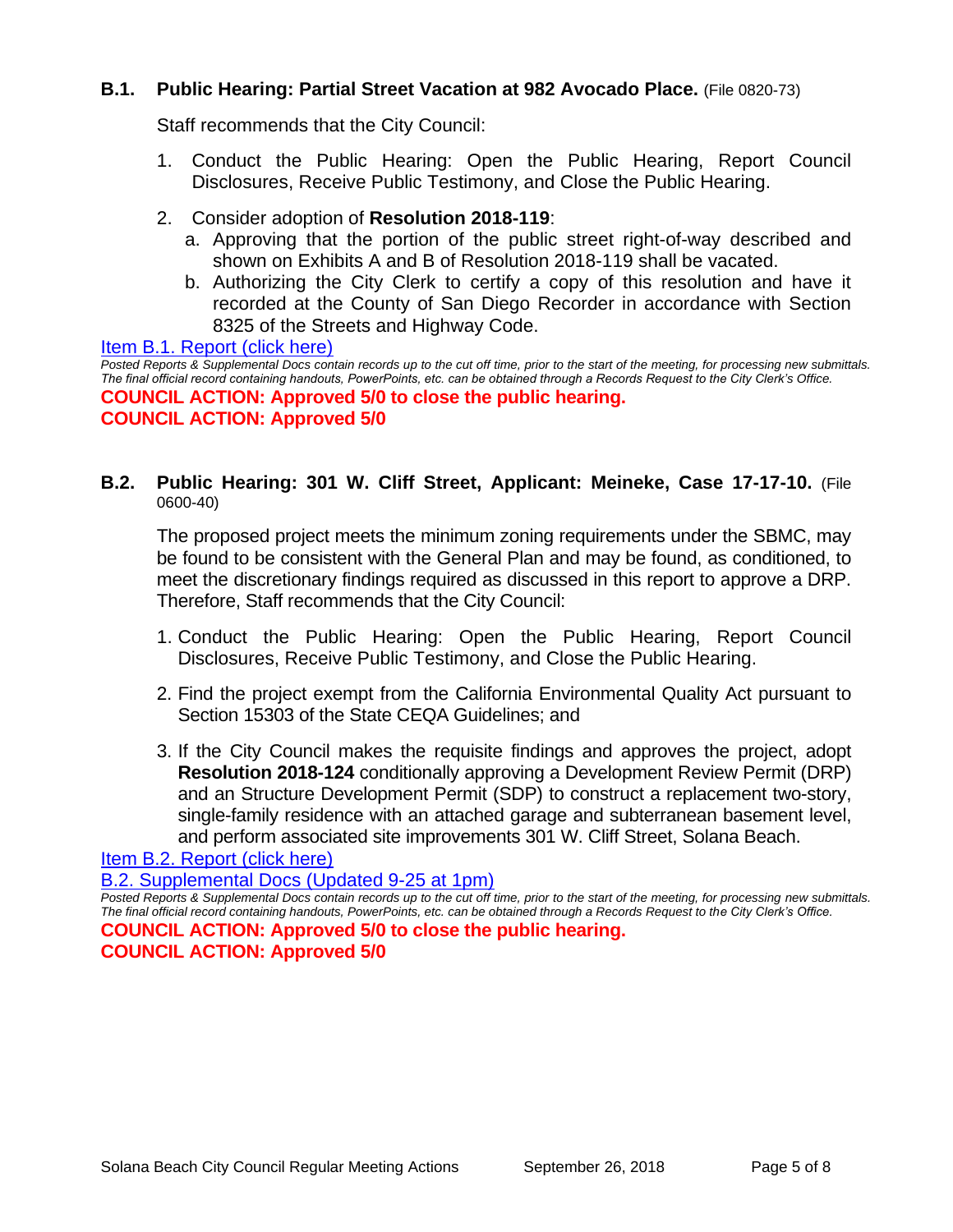**C. STAFF REPORTS**: (C.2.) *Submit speaker slips to the City Clerk.*

## **C.2. Year-End Budget Adjustments for Fiscal Year 2017-2018.** (File 0330-30)

Recommendation: That the City Council

- 1. Accept and file the General Fund Update for Fiscal Year (FY) 2017-2018.
- 2. Provide direction to Staff regarding whether to use an amount of the projected General Fund surplus to fund the PARS Irrevocable Trust as part of a budget appropriation to the General Fund and other funds as determined by the Finance Department for Fiscal Year 2017-2018.
- 3. Provide direction to Staff regarding whether to use an amount of the projected General Fund surplus to fund the City CIP fund.
- 4. Provide direction to Staff regarding whether to authorize the FY 2018-2019 PERS Side Fund payment to the Sanitation Fund of \$168,269 be made in FY 2017- 2018.
- 5. Approve **Resolution 2018-128** revising appropriations in the Fiscal Year 2017- 2018 Budget.

#### [Item C.2. Report \(click here\)](https://solanabeach.govoffice3.com/vertical/Sites/%7B840804C2-F869-4904-9AE3-720581350CE7%7D/uploads/Item_C.2._Report_(click_here)_-_09-26-18.PDF)

*Posted Reports & Supplemental Docs contain records up to the cut off time, prior to the start of the meeting, for processing new submittals. The final official record containing handouts, PowerPoints, etc. can be obtained through a Records Request to the City Clerk's Office.* **COUNCIL ACTION: Approved 4/1 (Noes: Zahn) with modifications** 

## **NOTE: The City Council shall not begin a new agenda item after 10:30 p.m. unless approved by a unanimous vote of all members present. (SBMC 2.04.070)**

## **WORK PLAN COMMENTS:**

*Adopted June 13, 2018*

### **COMPENSATION & REIMBURSEMENT DISCLOSURE:**

GC: Article 2.3. Compensation: 53232.3. (a) Reimbursable expenses shall include, but not be limited to, meals, lodging, and travel. 53232.3 (d) Members of a legislative body shall provide brief reports on meetings attended at the expense of the local agency at the next regular meeting of the legislative body.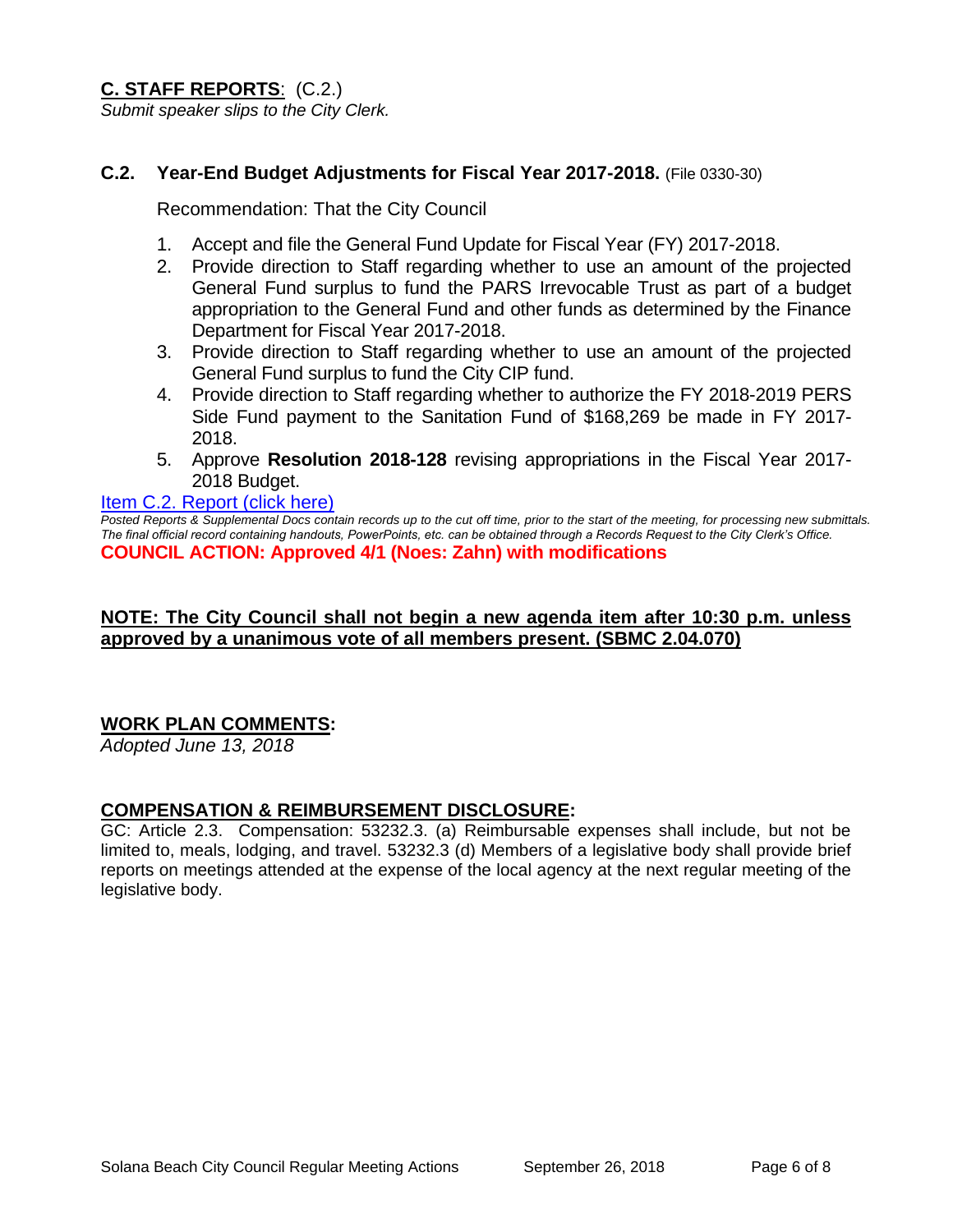# **COUNCIL COMMITTEE REPORTS:**

## **REGIONAL COMMITTEES: (outside agencies, appointed by this Council)**

- a. City Selection Committee (meets twice a year) Primary-Edson, Alternate-Zito
- b. County Service Area 17: Primary-Zahn, Alternate-Hegenauer
- c. Escondido Creek Watershed Authority: Zahn /Staff (no alternate).
- d. League of Ca. Cities' San Diego County Executive Committee: Primary-Edson, Alternate-Heebner and any subcommittees.
- e. League of Ca. Cities' Local Legislative Committee: Primary-Edson, Alternate-Heebner
- f. League of Ca. Cities' Coastal Cities Issues Group (CCIG): Primary-Edson, Alternate-Heebner
- g. North County Dispatch JPA: Primary-Heebner, Alternate-Edson
- h. North County Transit District: Primary-Edson, Alternate-Heebner
- i. Regional Solid Waste Association (RSWA): Primary-Hegenauer, Alternate-Heebner
- j. SANDAG: Primary-Zito, Alternate-Edson, 2<sup>nd</sup> Alternate-Heebner, and any subcommittees.
- k. SANDAG Shoreline Preservation Committee: Primary-Zito, Alternate-Hegenauer
- l. San Dieguito River Valley JPA: Primary-Hegenauer, Alternate-Heebner
- m. San Elijo JPA: Primary-Zito, Primary-Zahn, Alternate-City Manager
- n. 22<sup>nd</sup> Agricultural District Association Community Relations Committee: Primary-Heebner, Alternate-Edson

### **STANDING COMMITTEES: (All Primary Members)** *(Permanent Committees)*

- a. Business Liaison Committee Zito, Edson.
- b. Fire Dept. Management Governance & Organizational Evaluation Edson, Hegenauer
- c. Highway 101 / Cedros Ave. Development Committee Edson, Heebner
- d. I-5 Construction Committee Zito, Edson.
- e. Parks and Recreation Committee Zito. Edson
- f. Public Arts Committee Hegenauer, Heebner
- g. School Relations Committee Hegenauer, Zahn
- h. Solana Beach-Del Mar Relations Committee Zito, Heebner

## **ADJOURN:**

### *Next Regularly Scheduled Meeting is October 10, 2018*

*Always refer the City's website Event Calendar for updated schedule or contact City Hall. [www.cityofsolanabeach.org](http://www.cityofsolanabeach.org/) 858-720-2400*